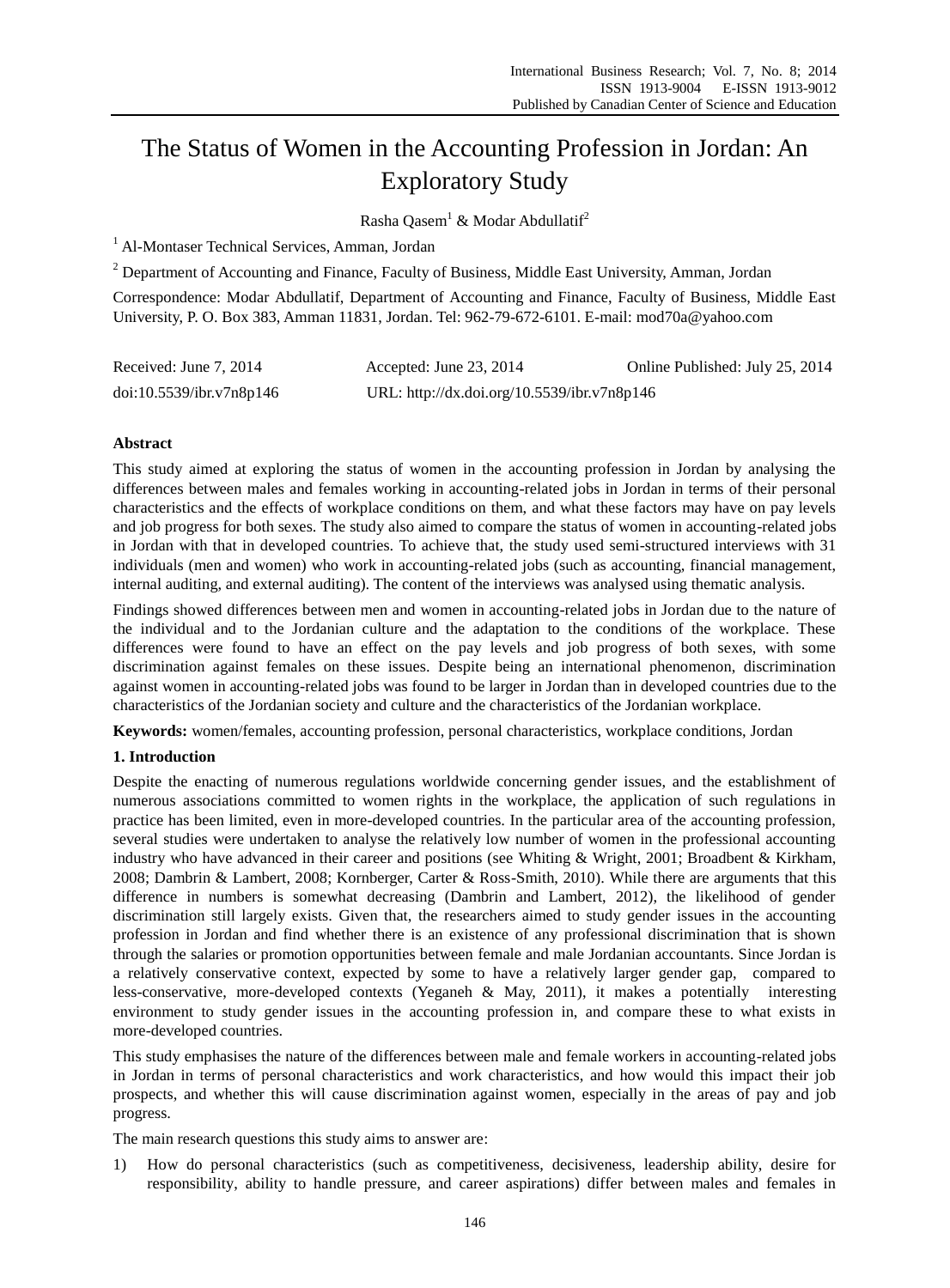accounting-related jobs in Jordan?

- 2) How do workplace conditions (such as qualifications, work experience, number of working hours, effect of family responsibilities, and mobility) differ between males and females in accounting-related jobs in Jordan?
- 3) What impact may personal and workplace characteristics have on females working in accounting-related jobs (such as accounting and financial management and auditing)? And could these factors lead to discrimination between males and females in terms of payment and job progress?
- 4) Could the findings of this research be attributed to special characteristics of the Jordanian context, and how do they differ from findings of similar research in more-developed countries?

# **2. Literature Review**

## *2.1 Women in the Accounting Profession*

Inequality between females and males in accounting-related jobs is considered an international phenomenon. In 1940, there were about 16000 CPAs in the USA, of whom only 175 were women (Wootton & Spruill, 1994). Many companies hired female accountants as secretaries, with Arthur Andersen hiring its first female staff accountant in 1965 (Wootton & Spruill, 1994). Female students of accounting increased rapidly through the following years, and they started to occupy different positions, rather than being merely secretaries or bookkeepers.

Generally, women face several challenges based on the social culture and traditions reflected through their families and colleagues. The accounting sector was generally perceived as being complicated, tough and masculine, an issue that motivated women to choose other majors for academic studies, and resulted in a low share for women in accounting jobs. Some female accountants experience discrimination by being moved to another department or being rejected because of their lack of sufficient confidence, or just being told that they are not wanted because they have children and may therefore ask for leaves and vacations (Lord & Robb, 2010). Female accountants also face more obstacles than men, as shown by discrimination in salaries and promotions, even if they had the same qualifications (Fasci & Valdez, 1998). American audit firms noticed that although over 50% of accounting graduates were women in 1991, their share in accounting jobs at entry level was relatively low, and they did not advance quickly and had high turnover because of salaries and dissatisfaction at the work environment (Reed, Kratchman & Strawser, 1994). Even in the less-developed country context of Botswana, Kumar (2010) found that numbers of female accounting graduates entering the profession are more than those of males, but males largely tend to occupy the higher managerial positions and earn more than females.

Irish female accountants faced discrimination for several reasons, such as refusal of men to work under female managers and taking orders from them, and were crowded in jobs with low salaries (Brennan & Nolan, 1998). Whiting and Wright (2001) surveyed views of accountants in New Zealand, and found that female accountants were paid less and held a lower job status than their male colleagues because of gender discriminations and letting women have less working hours. Broadbent and Kirkham (2008) concluded that despite the development through the previous years, opportunities for female accountants in professional and even academic roles face obstacles that limit their progress.

Females are likely to face conflicts while trying to balance their work tasks and their family responsibilities, thus causing them to leave their jobs even if they have the needed skills and experience to be promoted and get high positions (Fogarty, 1996). Particularly, audit job requirements and pressure causes stress that affects women more than men (Collins, 1993). In a study in two Big Four audit firms in France, Dambrin and Lambert, (2008) found that there was gender balance at the entry level, but the gender gap showed a significant difference through the upper levels in the firms because of the obstacles that women faced during their progress, especially when they had to balance their career development and their childcare responsibilities.

The late entrance of women into the accounting industry caused a lack in the number of them in leadership positions. However, some studies found that characteristics of women, especially under stress or when facing risk (where they might lack sufficient confidence), or their lifestyle choice which focuses on family responsibilities at home make a good explanation for the gap between men and women working in accounting firms (Dambrin & Lambert, 2012). Male management behaviour and females' lack of training caused a low participation of women in high positions. This is exacerbated by the societal culture which raises girls to accept the orders and boys to issue them, thus suggesting that management is a role only for males, not for females. (Zubaidi, Al-sammerai & Ahmad, 2011).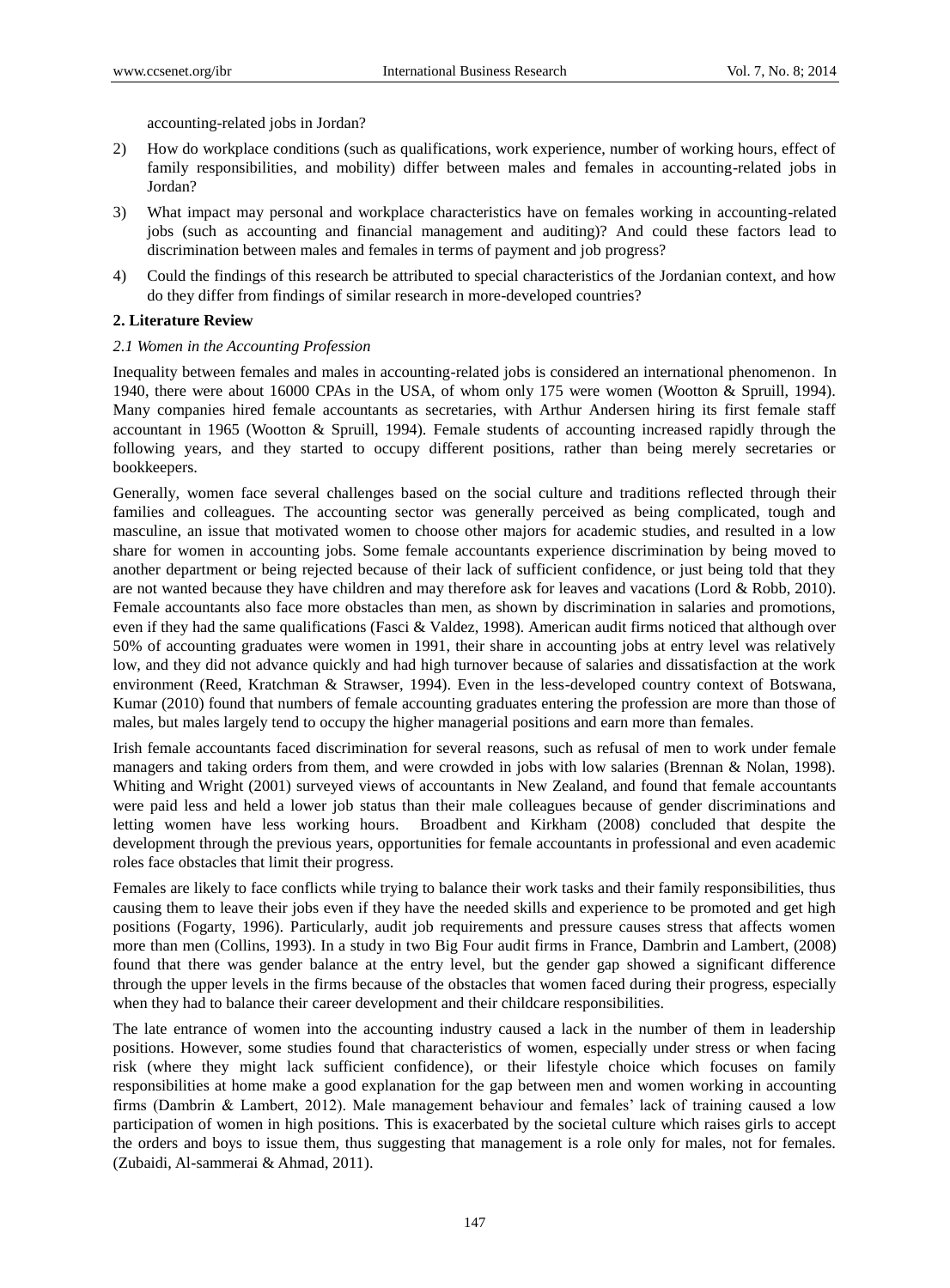Dambrin and Lambert (2012) performed a reflexive analysis of a large number of research papers on the topic of the rarity of women in high accounting-related positions. They report that while some studies have argued that it is just a matter of time until women occupying top accounting positions will increase (see Davidson & Dalby, 1993; French & Meredith, 1994), other studies have concluded that women are less in top accounting-related positions due to their different personal characteristics (see Reed et al., 1994) or the family-centred lifestyle (see Bernardi, 1998). Working conditions in the profession were also offered as an explanation for the rarity of women in top accounting related positions (see Barker & Monks, 1998).

In the only study in Jordan to emphasise the accounting sector (according to the researchers' best knowledge), Abed and Al-badainah (2013) examined the relationship between gender and payment level for auditors in Jordan by interviewing ten Jordanian auditors (five males and five females). They found that there is no impact of gender on the payment level. Moreover, they found that women are more committed to their jobs. They noticed that when they interviewed female auditors, the auditors had a male monitor with them and were looking at the monitors before answering any question, despite both of the interviewers being females.

The main difference between this study and previous studies is that previous studies in foreign countries covered gender issues in contexts having significantly different characteristics than those of the Jordanian context. On the other hand, there are Jordanian studies that covered gender issues in general but, to the researchers' best knowledge, no single study covered issues regarding gender in the accounting profession in Jordan to the detail this study did. This study has the potential for a significant contribution to knowledge in this area regarding Jordan in particular, and relatively similar Arab and other developing countries in general.

#### *2.2 Theories on Gender Issues in the Workplace*

There are several feminist theories referred to in the literature. Two of these theories are interpersonal behaviour and structure. According to Eitzen, Zinn and Smith (2010), interpersonal behaviour theory deals with character differences between males and females and how that may affect their behaviour. It is argued that males make direct, sometimes aggressive, decisions and have high confidence. On the other hand, females tend to negotiate and consult others, are committed to family responsibilities, and take conservative decisions. This is a possible interpretation of why males are more likely to occupy leadership positions in organisations, compared to females.

According to Whiting and Wright (2001), structure theory argues about the effects of the structures of the workplace on female inequality through organisation conditions, such as salaries, evaluation, training and other benefits. A suggested explanation for that may be the role of the mentor, since male mentors are arguably more helpful to their male colleagues through networking inside and outside the workplace, while their female colleagues cannot join them and negotiate work issues and share their views. This issue increases in prevalence in high positions, where it is less likely to have female mentors (Whiting & Wright, 2001).

Personal and social factors potentially affect the movement of professional female and male accountants in their career paths. These include self confidence, leadership skills, the ability to handle the required responsibilities, and dependent children and elderly family members which may restrict the mobility, etc (Whiting & Wright, 2001). This study therefore attempts to explore the effects of personal characteristics and workplace conditions on the job prospects of females in Jordan, and discusses the results taking into account the characteristics of the Jordanian context.

Various studies (such as Whiting & Wright, 2001; Dambrin & Lambert, 2008; Komori, 2008; Kumar, 2010; Dambrin & Lambert, 2012) have suggested that if there is inequality in treatment between females and males in the workplace, it will mainly be caused by personal characteristics and/or workplace conditions. Personal characteristics mean the natural differences between females and males in general and how these differences affect their work in accounting–related jobs. These attributes include decisiveness in decision making, leadership ability, career aspirations and desire for responsibility, ability to handle pressure and high volume workloads, commitment to quality and adaptation to change. As for workplace conditions, there are various factors that are involved in the work environment and may cause inequality between females and males in accounting–related jobs. These include competitiveness in qualifications, competitiveness in work experience, job descriptions, effect of marital status and family responsibilities, mobility and number of working hours. These personal characteristics and workplace conditions (selected after reviewing extant literature, such as those studies listed earlier in this paragraph, among others) will be the main factors analysed in this study.

#### **3. Research Method**

This is an exploratory study, so in order to find about the status of women in their working places in Jordan the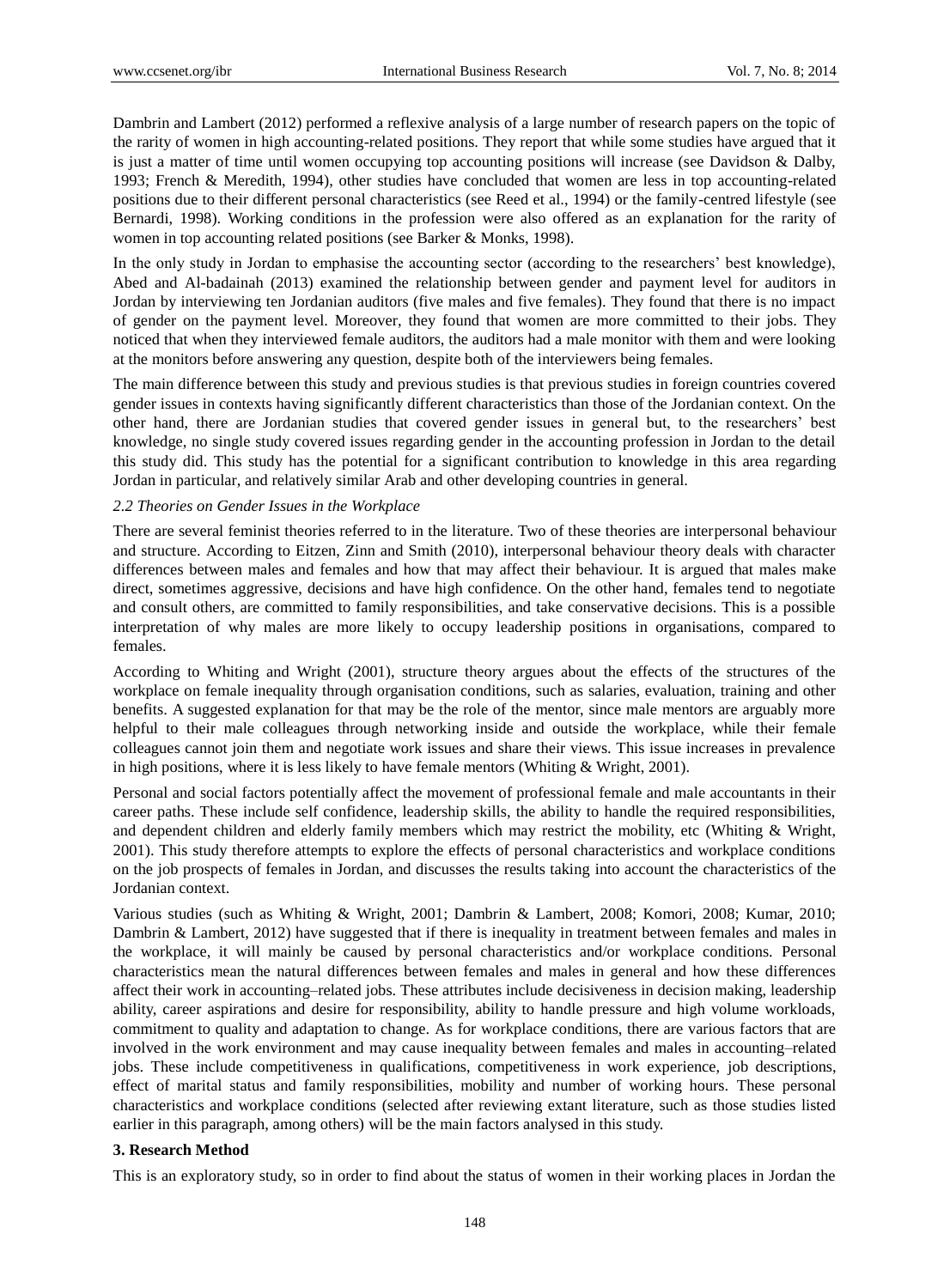researchers used oral interviews. This is a qualitative approach that is arguably most likely to suit this type of study since the exact issues to ask are not very clear given the lack of sufficient relevant literature, especially in Jordan. The type of interview questions is semi-structured, in order to have control on the discussion, but allow the interviewee the chance to elaborate on his/her points and aid the exploratory nature of the study (Eriksson & Kovalainen, 2008).

In order to study the status of women as accounting professionals, the research population consisted of females and males who are working in accounting-related jobs in the Jordanian private sector. These jobs generally include roles of accountants, financial managers, financial analysts, internal auditors and external auditors. The study population consisted of both males and females. This is considered as being useful since it will allow collecting views from both sexes on the status of women in Jordanian accounting-related jobs, thus allowing comparison of these views where applicable. This approach of defining the study population was preferred as it offers comparative views and eliminates to some extent the possibility of bias that may occur when only females are selected as a study population for a gender-related topic.

Initially, the researchers sought to interview about 30 individuals with at least ten years of professional accounting–related experience (some or all of it in Jordan). However, especially in the female group, the researchers found that there are very few females who meet the above mentioned condition. Therefore, the ten years minimum experience condition was relaxed to a minimum of six years in some cases for the sample of females (although six females from the sample had over ten years of professional experience). As for the sample of males, the minimum experience was nine years for one interviewee, with all of the rest having ten or more years of professional experience (eight had 20 or more years of professional experience).

The final sample consisted of 31 interviewees, of which 17 were males and 14 were females. The vast majority of these individuals had at least ten years of professional experience. 18 individuals - ten males and eight females - (about 58% of the population) had some extent of international experience in accounting–related jobs. This means having worked outside Jordan and/or worked for an international institution in Jordan (In fact, one of the interviewees was not a Jordanian). This is important since the interview questions asked about comparing the status of women in accounting–related jobs in Jordan and in developed countries.

The interviews were conducted in 2013. They were conducted either at the interviewee's workplace or in a public place, apart from one that was conducted using Skype. All but one interview (the interviewee refused recording the interview) were recorded and later transcribed. The length of the interviews ranged from about half an hour to about 2.5 hours, depending on the time allowed by the interviewee.

Thematic analysis was used in analysing the findings. Thematic analysis is a form of analysis where "the researcher focuses analytical techniques on searching through the data for themes and patterns" (Glense, 2011, p.187). Eriksson and Kovalainen (2008, p. 309) define thematic analysis as "A form of analysis which has the theme or category as its unit of analysis, and which looks across data from many different sources to identify themes". Responses to interview questions were classified into themes for useful analysis, and quotes from individuals were added for emphasis. These patterns of causality in such an analysis approach are important in order to study social reality in a way not easily captured by quantitative variables (Ahrens & Chapman, 2006).

The interviews included asking questions about the differences between females and males in accounting – related jobs in Jordan that can be attributed to their personal characteristics or to their workplace conditions (Appendix A shows the interview questions). The personal characteristics factor included questions regarding decisiveness in decision making, leadership ability, career aspirations and desire for responsibility, ability to handle pressure and high volume workloads, commitment to quality, and adaptation to change. The workplace conditions factor included questions regarding competitiveness in qualifications, competitiveness in work experience, job descriptions, effect of marital status and family responsibilities, mobility, and number of working hours (including working during vacation). The questions also included the potential effect of the personal characteristics and workplace conditions factors on pay level and job progress, and whether there is any discrimination against females regarding that, and whether there are differences between Jordan and the developed countries related to these issues. These themes were developed by the researchers after reviewing relevant literature and consulting a small sample of individuals to review the list of questions and themes before conducting the interviews. While the theoretical background is necessary, the researchers also recognised the importance of the possible existence of other patterns that may appear from analysing the empirical data (see Ahrens & Dent, 1998; Vaivio, 2008). However, no other significant patterns appeared when the data were analysed, so the predetermined themes were used to categorise the findings.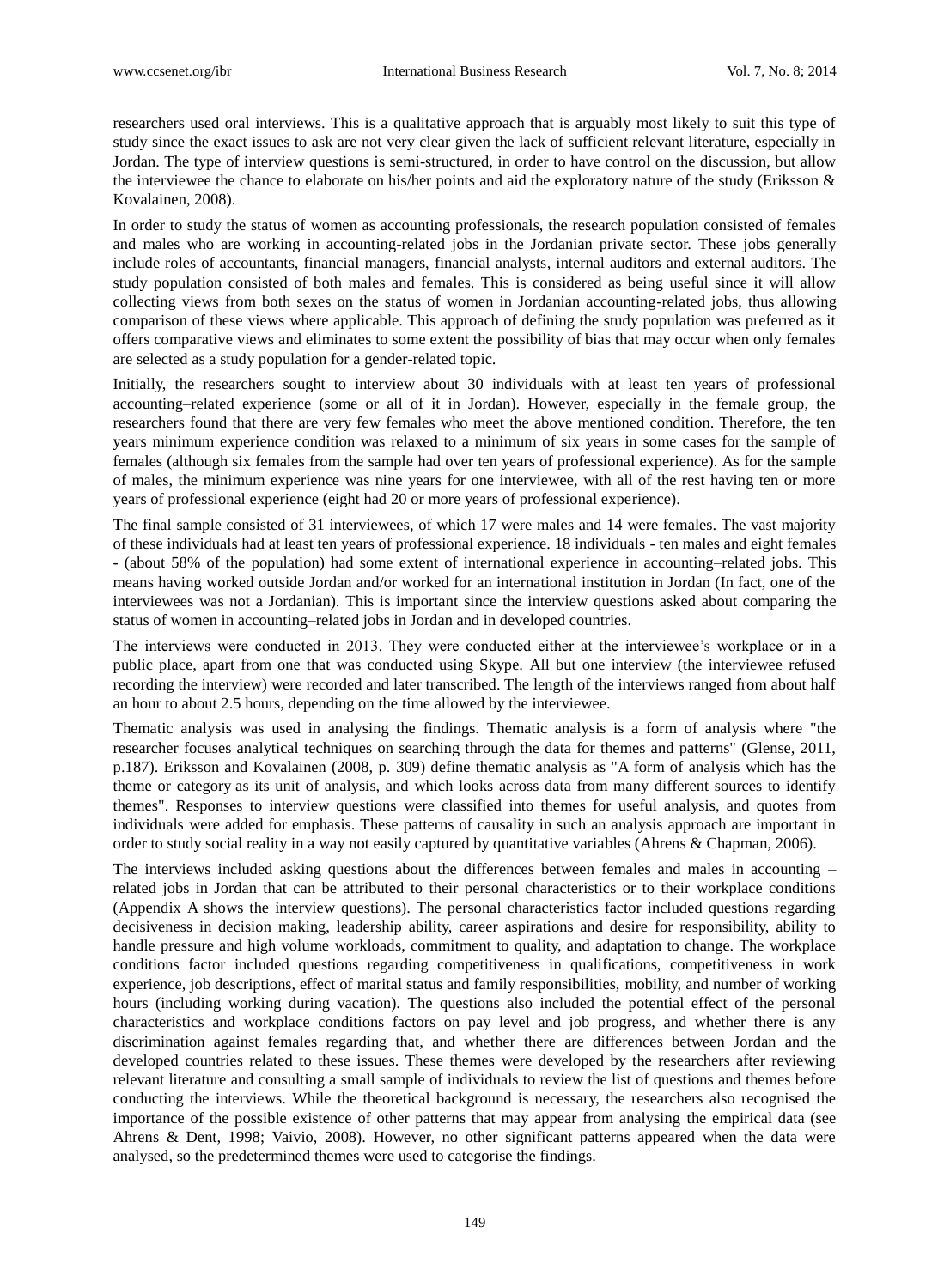#### **4. Findings**

While the study sample included both men and women in order to show possible differences between their views, these differences were generally not very significant, as were the differences among views from different accounting-related jobs. Therefore, the following analysis does not emphasise differences related to gender or nature of job except in a few areas where relevant. Otherwise, the discussion emphasises the general views of all interviewees, regardless of their gender or exact job.

## *4.1 Personal Characteristics*

Most of the interviews reported that success in work depends more on personal characteristics and ambitions of the individual than on gender. They saw that the Jordanian culture does not have a large effect on the individual's success, and that work success depends more on the person himself/herself. However, some interviewees viewed that the Jordanian culture, society and tradition have a negative effect on females getting accounting-related jobs, compared to males. For example, one of the external auditors said that females should not work in the accounting and finance sector in general, especially in auditing. He said:

These fields are tough and pressurising, and the natural characteristics of females do not fit for such jobs, as opposed to males. Internal design, nursing and teaching are more suitable for females, while accounting-related jobs are more suitable for the males as their characteristics, both physically and mentally, are suitable for handling pressure, working for long hours, communicating with different clients (especially aggressive ones) located in different places outside Amman, and making wise decisions without being affected by emotions. If females insist to take accounting-related jobs then they should be old enough and trained to act like men and eliminate any feminine characteristics.

Most of the interviewees said that females should have the full support from their families first, and then have the support of their school and university, and finally their managers, in order for them to succeed in work and not be discriminated against. This view might be attributed to the fact that females in Jordan are generally being brought up as dependable on males, thus affecting their personality and limiting their work success.

The following discussion summarises the general views of the interviewees on specific personal characteristics and how they affect males and females in the accounting profession in Jordan.

#### 4.1.1 Decisiveness in Decision Making

Most interviewees argued that decisiveness in decision making depends on personality, but some interviewees saw that males are tougher in taking decisions because the society raises men as the ones who give orders, and that men are more confident and wise in making decisions, while women are prone to involving their emotions in the decision making process.

However, a number of interviewees argued that if women have good training and if their families used to listen to their views, they can be tougher and more confident, especially when they reach high managerial positions. According to these interviewees, this phenomenon is found more in the developed countries than in Jordan, because in the developed countries, females tend not to be raised to accept the orders from monitors without discussion. It was also reported that the international and big firms are trying to reduce discrimination against females in this area through encouraging them and giving junior female staff the necessary training. However, these interviewees argued that Jordanian firms are lagging in this particular area, compared to international firms.

Examples of views that are positive about the abilities of females as decision makers include the following two quotes by female interviewees:

I was reporting to a female and admired how she was taking great and quick decisions. The clients also asked her for consulting.

Females are more confident in their decisions because they take them after studying the issue carefully and because they take care of details by nature.

Nevertheless, there were some negative cases regarding the ability of female managers to make decisions. For example, two male interviewees reported that they were reporting to a female boss that took tough decisions and asked them to follow her orders without listening to their views. They argued that most of these decisions were incorrect, and that they left their positions due to the role of the female boss.

## 4.1.2 Leadership Ability

As for leadership ability, the interviewees generally saw that both sexes are equal on that, but that the Jordanian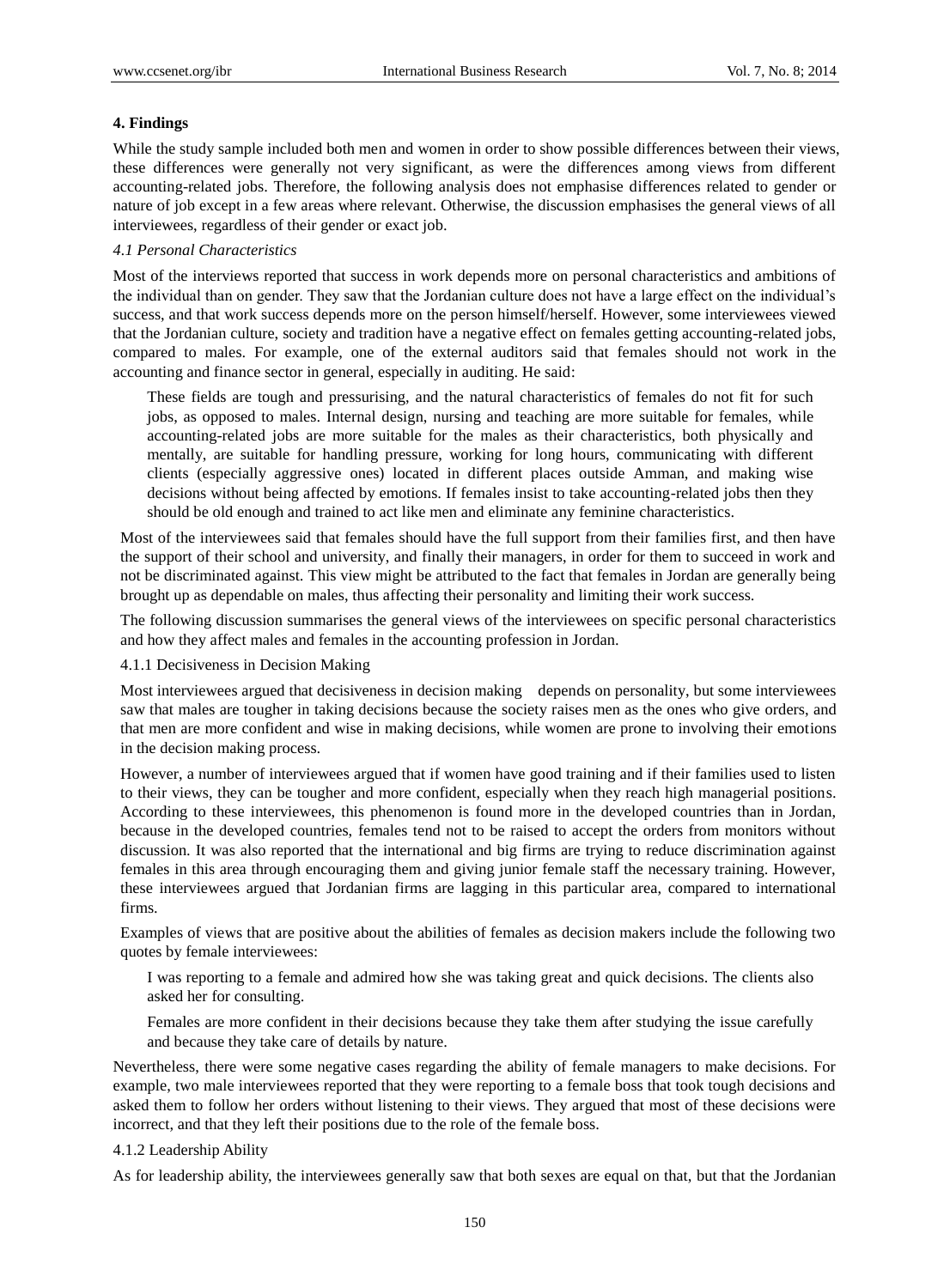society puts obstacles in the face of females, limiting their ability to show their capabilities, especially at the junior levels. However, some interviewees argued that if females achieve higher positions, such obstacles may be alleviated. A female audit partner said that according to her experience "business owners in Jordan prefer working with a high position female because of trust, as female rarely commit illegal acts, compared to males who take this risk".

Some CFOs said that while both males and females have similar leadership abilities, in the Jordanian culture males are given more opportunities, as the masculine mentality refuses to have a female managing a male. One male auditor extended this view by arguing that females are perceived as not suitable even to manage females, describing the relation between a female manager and her female subordinate as "hell". Another male interviewee said:

Generally, male accountants look to be leaders because in their culture, reporting to a female is a shame.

#### 4.1.3 Career Aspiration and Desire for Responsibility

Findings generally showed that at the junior level males have a clearer vision for their career path, and this reflects how ambitious they are through asking for more responsibilities. On the other hand, at the junior level females do not have a clear vision about their career, given that they are brought up to concentrate on social stability, so they don't have a clear vision about whether they will complete their career path. Nevertheless, some interviewees argued that after females pass this first step of work they can be more focusing on their career path and taking as many responsibilities as males, depending on personal characteristics rather than gender. However, other social factors may also impact the situation of women at later stages of work. For example, according to a male CFO:

Females have big ambitions and work very hard until the moment they are engaged, then they may abandon all of their experience and leave their jobs, or if they stay working they stop taking more responsibilities and stick to the same position with its routine responsibilities, rather than take more challenging positions

On the other hand, a female in a high financial accounting position argued that:

This criterion depends more on the person him/herself, whether they are ambitious or motivated to move on and develop their career path.

The Jordanian society was reported to be more characterised by differences between males and females than those of developed countries because of the culture. A female financial manager reported refusing to take an opportunity and have a big leap in her career path because her husband told her that he is the man and the one responsible for securing the money, and in no way would he leave his position to go with her or leave her travel alone to other locations.

#### 4.1.4 Ability to Handle Pressure and High Volume Workloads

Most interviewees reported that ability to handle pressure and high volume workloads is not affected by gender, as both females and males have the ability to work under pressure. However, some interviewees see that married women avoid handling heavy pressure because of having family responsibilities, and that this is the same in Jordan as is in developed countries.

In addition, some interviewees argued that females are multi-tasked and can concentrate on different tasks at the same time. To the contrary, males tend to be unable to focus on more than one task at the same time, and that means that females can handle high volumes of workloads and different responsibilities in a more efficient way, compared to males.

#### 4.1.5 Adaptation to Change

Most interviewees agreed that females generally show more stability and commitment to work in their organisations. Females (especially married ones) tend not to accept better financial offers if they include being far from the home and family, needing to travel to other countries, needing for adapting to new job environments and conditions, or lacking flexibility in leaving hours (For example, if the current job allows the female to pick children up from schools). A female also does often not take the change decision by herself but asks her husband, father or brother. This is different between Jordan and more developed countries, where females are likely to be more independent and adapt to change. To the contrary, males look for better positions and better salaries and take opportunities without thinking twice.

But if the change will be at the same company then females were reported by many interviewees to be more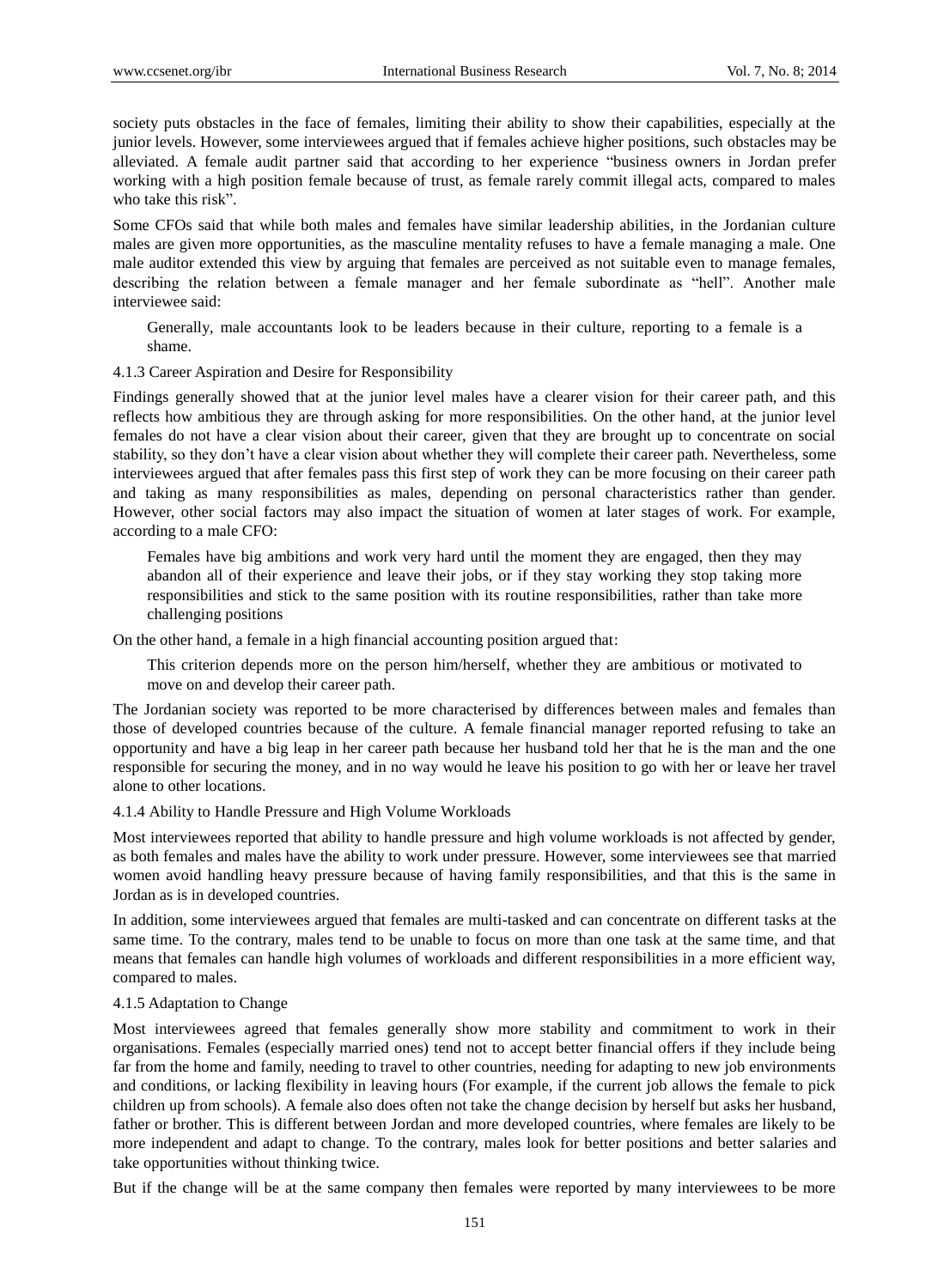flexible in taking it than males because of their nature, as they like stability at a company but do not mind changing their routine there. Females consider their workplace as their home and look for having the better practice and procedures. On the other hand, some interviewees saw that adaptation to change does not depend on gender but on age, as younger individuals from both sexes tend to adapt easier than older ones, as junior staff take training for new systems and adapt. One female CFO argued that "this depends on the manager not on the gender of the employee because as a human, one generally refuses the changes but if the manager has an open discussion with his/her staff and discusses with them the advantages of using the new polices or procedures they can suggest new ideas and feel that they are an effective part of the entity, and that the change decision is their idea. This will encourage them to do their best to implement the change".

#### 4.1.6 Commitment to Quality

Most of the interviewees argued that females are more detailed and more organised, and that this helps them to provide the needed reports in more efficient ways than their male colleagues who do not have patience to do tasks but prefer to give an approximate result which sometimes by experience is accurate. Males tend not to care about the tidiness of their work and how they got the results. Most external auditors preferred, at the orientation stage, to send females (in addition to males) to clients because they find that females concentrate more on the details that sometimes are small but make a big effect, and that females do stick to the orders exactly, the fact that helps in many cases, especially in those involving fraud. Other CFOs saw that this depends on the experience and how you can rely on your subordinates regardless of their gender, and said that each manager should be a leader not a boss and give their staff the needed coaching to concentrate on their positive skills and reduce their negative ones.

#### *4.2 Workplace Conditions*

Findings reported that there are differences between females and males in accounting-related jobs in Jordan, and that Jordan lags behind developed countries on the workplace conditions factor. In the following subsections these differences are described in some detail.

#### 4.2.1 Competitiveness in Qualifications

Generally, interviewees reported that males tend to have more qualifications for similar positions because they were brought up and told that that they are responsible to secure the money for their families. This makes them have a clearer vision about their career path and try to get more certificates to reach the aspired positions and get extra salaries. On the other hand, females are used to be raised to the values that social stability for a certain age is more important and they tend to focus on that. However, once they pass this stage (which is the age between 25–30 years) they can clearly focus on their jobs. Nevertheless, recently there are increasing numbers of females who complete their higher education and participate in professional certificate courses. They are taking their studies more seriously than males because they consider it as a challenge they have entered by their own choices, not as is the case with men, who are pushed by the society to do this in order to handle their financial responsibilities. This is evident by the higher university grades that females are getting, compared to those of males. To the contrary, in the developed countries because both females and males do not have the pressure of the society traditions, it can be seen that sometimes the number of females who are taking professional certificates is much more than that of their male colleagues.

On the other hand, some interviewees saw that in Jordan most married males are not looking for new qualifications, and if they have a good position they usually stick to it without looking for any added values because they have family commitments which sometimes stop their adventurous ambitions and they end up unable to handle the pressure. If this is true to some extent, then it can be argued that competitiveness depends on the person and how he/she is seeing himself/herself with their career path. This implies that marriage responsibilities might limit ambitions for having new certificates that need more efforts, time and money.

#### 4.2.2 Competitiveness in Work Experience

Findings showed clearly that males generally have more work experience than females. This is added to males having diversification in their experience because they are more exposed and the society supports them by allowing them to travel without getting permission from their mentors and thinking about their family responsibilities. Females sometimes leave their jobs even if they have a good position because of a move or travel by their families, or because of marriage. They also take maternity leave and other types of vacations more than males, the fact that makes them less attractive to employers who cannot do with a high-ranked financial officer taking a long leave. Most of the interviewees saw that males have diversification in their experience, something rarely found in females in Jordan because of the culture that allows males to work for late hours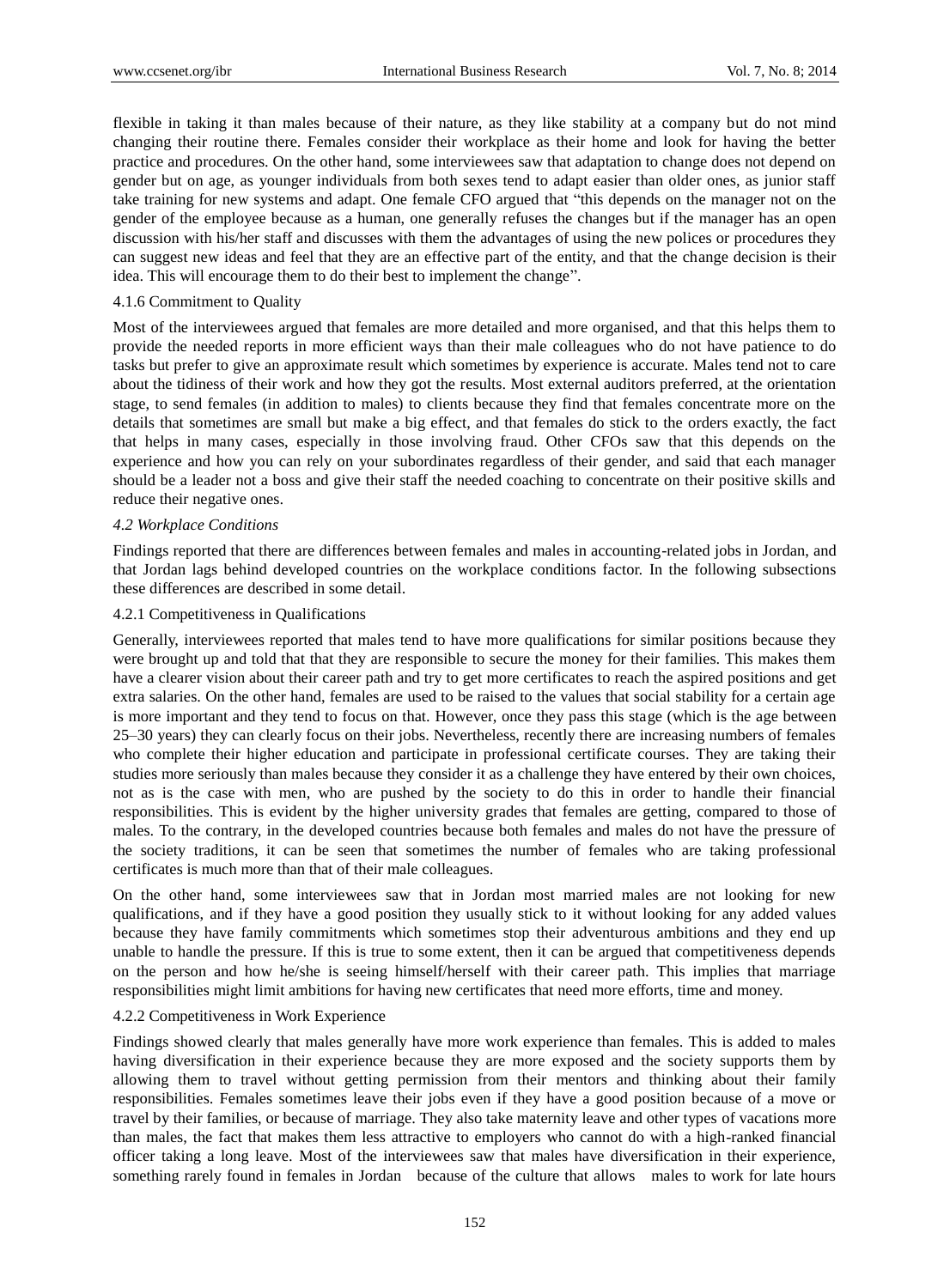without holding similar responsibilities for their children, and to go to different locations (especially in the audit sector) and make social networking after working hours with their colleagues and managers, the fact that helps to develop the male's character as a person and lets him learn from the experiences of others more than females. This issue doesn't exist to the same extent in developed countries because females are more exposed and travel more freely.

4.2.3 Number of Working Hours (Including Working during Vacation)

Generally, most interviewees argued that on the criterion of number of working hours, they prefer working with males. This is because accounting – related jobs have high seasons and closing times which need urgent reports at specific periods of time and that causes pressure to make the staff work for late hours. In Jordan, this cannot fit with females because of society traditions (even if there are facilities to work from home, since on some point they should be at office, especially at high level positions, to control and follow-up with other staff). If the females are married then taking care of their children will take time and may not enable them to deliver the work on time. Other interviewees saw that even if females want to work for late hours or on vacations in Jordan, the poor and insecure transportation system would prove to be an obstacle for them to do that. One female financial manager said that:

I was working for late hours (sometimes 10 pm) and I am single and from an open-minded family, yet I was having conflict with them for this. On the other hand, my relative male colleagues are welcomed to work until late even if their productivity working late is less than mine.

Another female in a high audit position said:

As I am the manager I work frequently for late times and in vacations. I also try to make sure that my female employees go back to home safely, even if they are no later than 9 pm.

One male CFO's opinion was that:

Females in accounting – related jobs should not take many vacations, especially in high positions, since there are lots of updates and needs for urgent decisions which could not wait until the manager comes back, or sometimes there is need to call for work on late hours, an issue that is not a problem for male employees but a big problem for female employees. This is exacerbated by, for example, the maternity vacation.

4.2.4 Effect of Marital Status and Family Responsibilities

It seems from the findings of the interviews that the factor of marital status and family responsibilities has its effects on the career success of females more than males in Jordan. For example, one male financial manager argued that:

Single males do not concentrate on their jobs until they get engaged or married. To the contrary, females have full concentration on their jobs until they get engaged or married, when most of them leave their jobs although some have good positions.

Another female in a high banking position gave an example:

My female colleague left her good position at a bank because her brothers got a good job opportunity outside Jordan and the whole family will leave Jordan, so she sacrificed her job even though she is single.

This is similar to another reported case when a female external auditor was not given permission by her parents to travel for a new job at another branch of her Big Four audit firm.

A male internal auditor mentioned two examples:

1) I face a lot of situations in Jordan where the females' mentors join them at the job interview.

2) I rejected one female because her mother called me on my phone on the next working day to ask permission for her daughter to leave to take lunch with the family.

Several interviewees argued that such cases will not be seen in developed countries.

Most females leave their jobs because they cannot balance the job-related responsibilities and their home responsibilities, and they therefore give priority to their families, even if these females occupy high positions. They sometimes refuse promotion offers because they know that this will mean travelling more frequently and having more responsibilities. In developed countries, women tend to get married at older ages and have fewer children, facts that limit such issues, compared to the case in Jordan. In addition, males and females in developed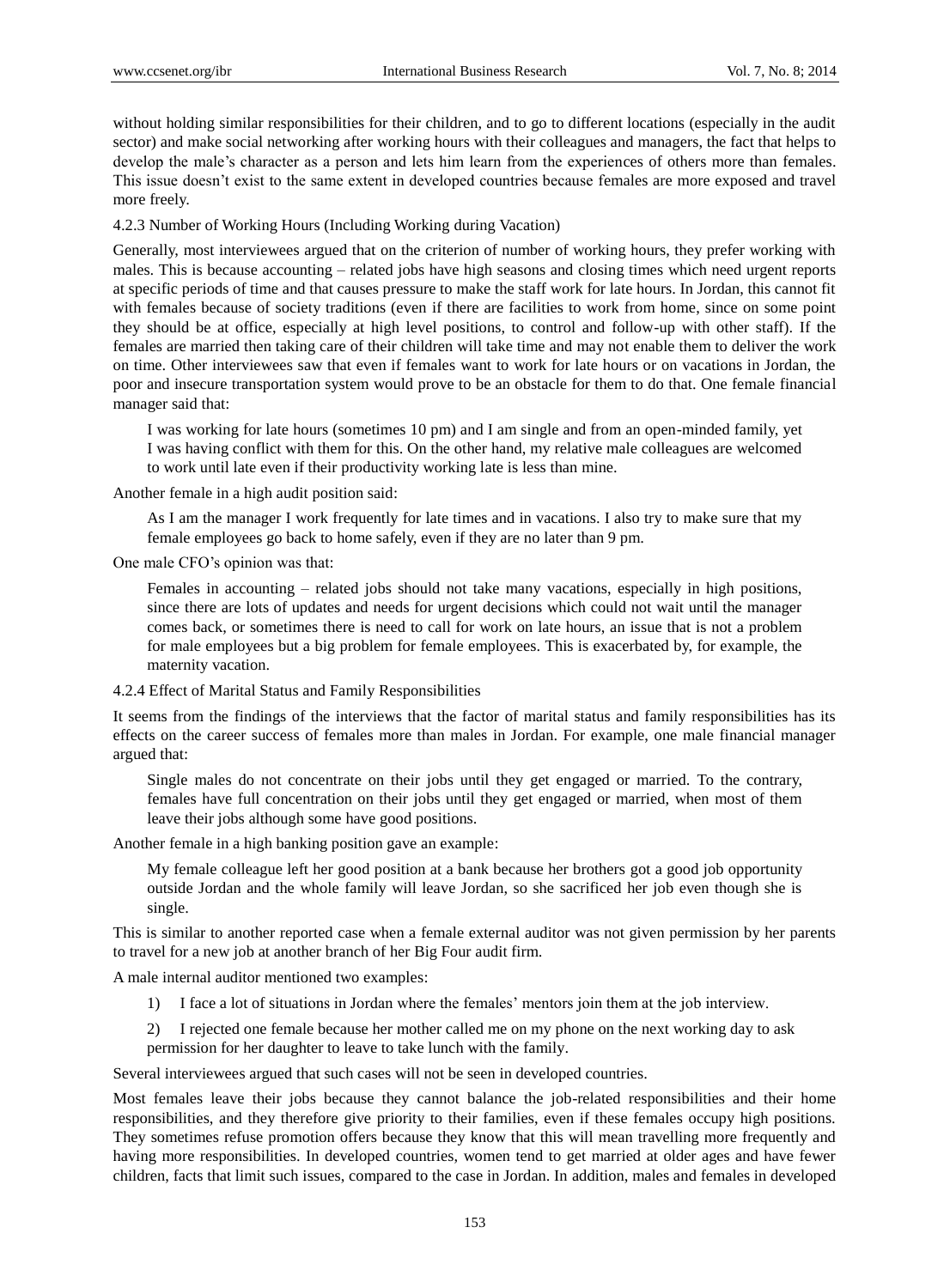countries tend to share family responsibilities more than is the case in Jordan, where many responsibilities are assigned to the female. This implies that the Jordanian society is to some extent caring about males more than females and not supporting female workers.

## 4.2.5 Mobility

Generally, most of the interviewees agreed that mobility affects females more than males in Jordan because of the poor and insecure transportation. In developed countries, this is not considered a big issue to the same extent, since transportation is generally safer and works for 24 hours, seven days a week. Actually, one female in a high banking position said:

I rejected a good opportunity with good anticipated experience because the company was located out of Amman, the fact that makes me need to drive about one hour to reach the location using highways, as this is dangerous, especially in Winter and dark. If my car tire needs to be repaired what shall I do?

A male interviewee claimed that even during important meetings a female employee may ask permission to leave even before 15 minutes of the end of that meeting because someone from her family is waiting outside to take her home, an act that absolutely no male will do. Similarly, one female financial manager said that:

Most of my male staff comes to work together in the same cars, especially in winter times, in order to help each other when they face any problem during driving on streets that may be in bad conditions. Obviously, females cannot do that, and are therefore disadvantaged.

Some managers may see this as a legal way to make females staff quit their jobs because they are signing a contract which includes that the company has the right to make the employee hold different positions in different locations. These managers know that many families will not accept that for their daughters or wives. This implies that employers are sometimes manipulating the regulations and laws for their own benefits.

#### 4.2.6 Job Description

All of the interviewees agreed that job descriptions are generally related to the industry itself not to the gender of the employee. However, sometimes even if job description is included in the contract as a package, in the cases where the location of the job is far and there is need to be there late, companies directly ask a male to take this job. If the location is not secure both males and females tend to refuse going there, but the manager has a higher chance of convincing a male to take this task that potentially gives him good experience and may lead to quicker promotion and higher salary, compared to his female colleague.

It is interesting to note that some interviewees said that this case is less frequent in developed countries, given that in many cases asking for the gender of a job applicant is not allowed, and that insisting on such an issue may make the applicant consider suing the company.

## *4.3 Effects of Personal Characteristics and Workplace Conditions on Pay and Job Progress*

Some interviewees argued that all personal characteristics and workplace conditions affect the payment level and job progress. This is because males have much more diversified experience that affects the way they deal with their work or communicate with clients. This is in addition to the better professional networking males tend to have that plays a big role in finding new high positions with highly paid salaries for males rather than females.

Other interviewees saw that the evaluation, job progress and payment level depend on the quality of work of that employee (regardless of gender), rather than their experience and qualifications. Some financial managers see that qualification is not the main criterion to evaluate the employee work, but rather the evaluation depends on his/her quality of work.

More than 18 interviewees with high positions and significant experience pointed that females are receiving lower salaries than their male colleagues at the same position and possessing the same experience, because the females in Jordan take their jobs more seriously and find them as a challenge, so they tend to accept any salary just to prove they can handle it in an efficiency way. Other interviewees argued that females do not have the payment negotiation commitment like males, and the employers take this into account when hiring females. Some prefer hiring females although they take several long vacations but their quality of work deserves it.

# *4.4 Effects of the Characteristics of the Jordanian Context on Findings, and Whether Jordan Differs from Developed Countries*

This subsection discusses the views of interviewees on the differences between the Jordanian society and those of more-developed countries, and the potential impact this might have on the status of women in accounting-related jobs in Jordan, and how they might differ from men on that. Given the need for international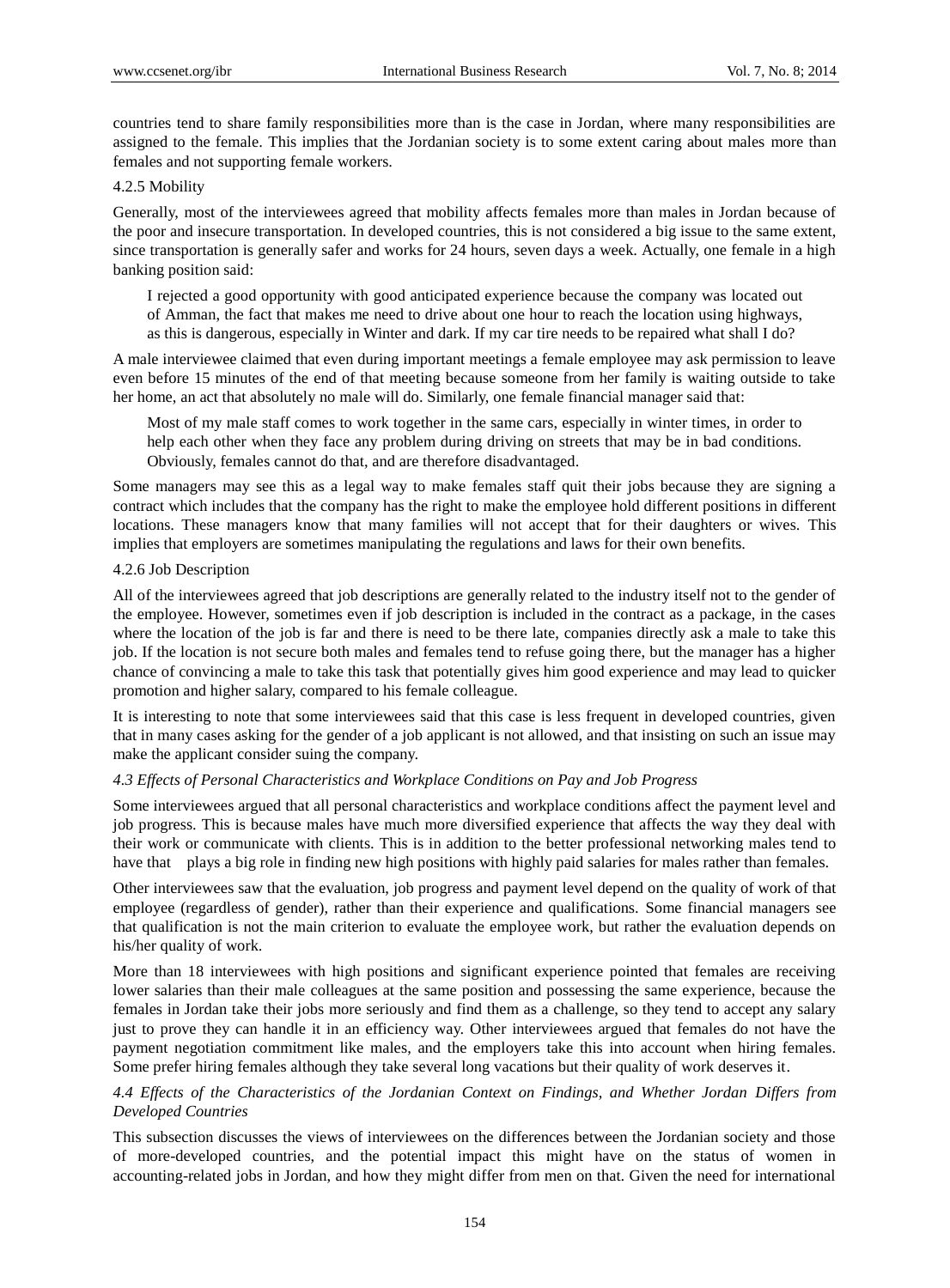experience for the interviewee to be able to comment on this issue, the views reported below are mainly from interviewees with ample international experience (That is, interviewees who worked abroad and/or worked for international companies / international audit firms). As reported earlier, the majority of the sample has such experience. Individual quotes are not emphasised in this section to avoid unnecessary repetition, as most quotes reported earlier apply to some extent to this section.

Several studies discussed how the Jordanian culture plays a role in unequal treatment between males and females in professional life. These studies include Peebles, Darwazeh, Ghosheh and Sabbagh (2007) and Abed and Al-badainah, (2013), which talk about the discrimination in general like putting social obstacles in front of women, the factor that raises the unemployment rate for women, compared to men. Many male mentors encourage their daughters, wives and sisters to work in specific fields, such as education and nursing, but do not prefer them to work as mangers or auditors. Despite the issue of women having resources and being supported by some local laws and regulations, according to the Jordanian culture they generally still follow what their male mentors prefer and do not tend to work as managers.

As for personal characteristics all interviewees except one reported that females in Jordan are generally being brought up as dependable on the males, and this may affect their personality and limit their work success. Most interviewees argued that decisiveness in decision making depends on personality, but some interviewees saw that males are tougher in taking decisions because the society raises men as the ones who give orders, and that men are more confident in making decisions, while women are prone to involving their emotions in the decision making process. According to these interviewees females take tougher decisions in the developed countries than in Jordan, because in the developed countries, females tend not to be raised to accept the orders from their supervisors without discussion. However, some interviewees argued that this mainly applies to junior level jobs, and is likely to be reduced if the woman stays in the profession for longer and is promoted to more senior jobs.

This view about women in accounting-related jobs in Jordan was seen by some interviewees to imply that Jordanian women are generally less likely than men to aspire for better salaries (given women's dependence on men), and that women think longer about changing jobs if they are comfortable with the workplace conditions. This is to the contrary to females in more-developed countries who tend to have a higher degree of responsibility to raise money than the Jordanian females. Also, the issue that Jordanian women tend to marry earlier and have more family responsibilities than their counterparts in more-developed countries might limit their career aspirations.

Findings showed clearly that males have more work experience than females, in terms of number of years and diversity. Males are more exposed to different cultures and work circumstances, and they travel more often than females. This issue is less existent in developed countries because females are more exposed and travel more freely. A similar issue occurs with working for late hours and using public transportation, as a number of interviewees reported that females in accounting-related jobs in Jordan face workplace conditions that do not allow them to work for late, even if they want to do so. The poor public transportation system in Jordan exacerbates this problem. Clearly, more-developed countries have less of these issues compared to Jordan.

In summary, it seems that it can be concluded that there is some level of inequality between females and males in the workplace in Jordan due to several factors, and that these factors may lead to females receiving lower salaries and facing inferior job progress prospects. Compared to the situation in more-developed countries, it can be concluded that the gender inequality gap facing women is even larger in Jordan due to social conservatism factors. This conclusion is also generally supported by a number of international studies. Yeganeh and May (2011) talked about the gap in the work opportunities, qualifications and legalism over 53 countries. They found that the gap is wider in more conservative societies, and that autonomy may lead to gender equality. It is clear that Jordan is more conservative than more-developed countries, and that females in the latter have more autonomy. Volpe and Murphy (2011) attempted to understand why married women choose to leave their jobs. Contrary to findings of this study that women in Jordan leave mainly due to social factors such as effects of males and family responsibilities, they found that married women's career exit decisions are affected by structural constraints shaping their social network, the woman's identity, and the outcomes of exiting. As concerning accounting-related gender studies, it can be seen that a significant number of the studies discussed earlier (see Whiting & Wright, 2001; Broadbent & Kirkham, 2008; Komori, 2008; Dambrin & Lambert, 2012) rarely ever mention social conservatism as a current reason for gender discrimination against women in the workplace, but rather emphasise other factors, such as workplace conditions.

#### **5. Conclusions**

This study highlighted the differences between females and males in accounting-related jobs in Jordan and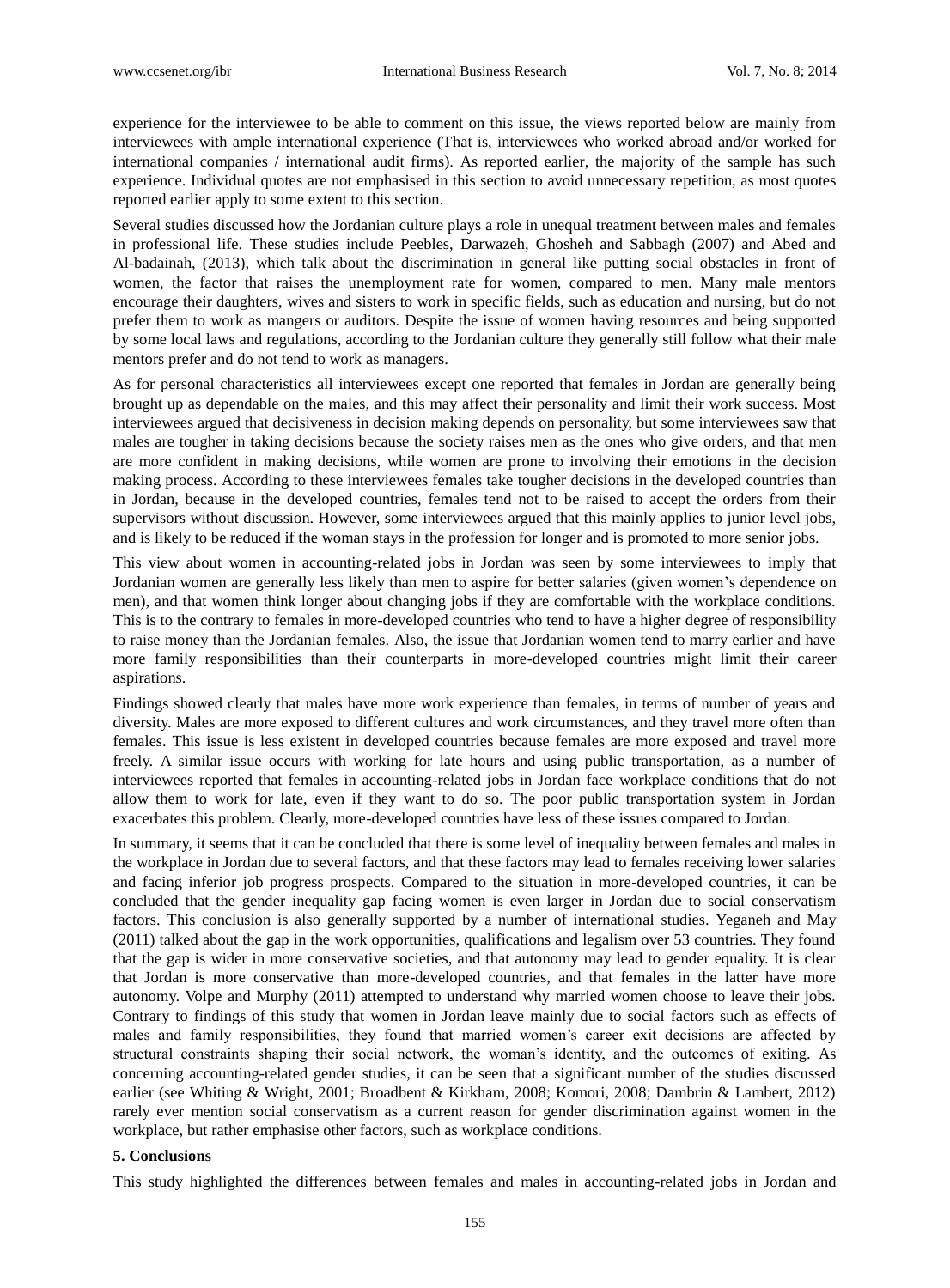compared them with the situation in the developed countries. It emphasised the differences between males and females in terms of their personal characteristics and the workplace conditions, and how each of these factors may affect pay level and work progress of both sexes.

In summary, it was found from the interviews that personal characteristics depend on the individual person not on his/her gender. However, the Jordanian culture plays a big role in the issue since females are raised to accept orders and males to give them in most Jordanian families. This form is extended to schools and universities which do not include soft and communication skills in their teaching programs. While both males and females are negatively affected by that, the negative effect is more on females, who already lack personal skills. Educational organisations should teach their students how to be leaders, not to be bosses with a mentality that makes them not accept orders or even hear suggestions from females. According to many interviewees, females are more adaptable to change and committed to quality than males, but males tend to have better leadership and decision making abilities, for reasons related to both their nature and their social upbringing. Males, especially at junior levels, were reported to have clearer career aspirations and willingness to take responsibilities, but there was no clear difference between males and females regarding ability to handle pressure.

As for workplace conditions, it was generally found from the interviews that while both males and females do possess academic, and often professional certificates, males were found to have better experience, due mainly to having more jobs, frequently in different countries, and having better professional networking. Females were found to be generally lacking, compared to males, in terms of their mobility (especially under poor transportation) and their ability to work additional hours (due to carrying most of the burden of family responsibilities). This to some degree affects the job descriptions for jobs occupied by women, as in Jordan there are still many jobs in the accounting area that women do not generally enter or stay in, especially at top levels.

As for the effect of personal characteristics and workplace conditions on the pay levels and job progress prospects of males and females, it can be seen from the interviews that male accountants generally have better qualifications and experience and accept harsher workplace conditions. In addition, the society and culture still favour males for leadership positions and this is likely to lead to better pay and job prospects for males. In summary, it can be argued that there is some level of discrimination against females in the workplace in Jordan due to several factors, and that these factors may lead to females receiving lower salaries and job progress prospects. These factors include that some requested personal characteristics and qualities are generally more available in males than in females given both their nature and their social and cultural upbringing.

Previous studies (such as Fasci & Valdez, 1998; Whiting & Wright, 2001; Broadbent & Kirkham, 2008; Dambrin & Lambert, 2008; Dambrin & Lambert, 2012) have shown that discrimination against women in accounting-related jobs is a worldwide phenomenon, while some previous studies (such as Reed et al., 1994 and Wootton & Spruill, 1994) showed that this phenomenon has persisted for many years. However, it can be argued that this phenomenon in Jordan may have different characteristics. As for personal characteristics, the social and cultural upbringing of females makes them less likely than their counterparts in more developed countries to have leadership and decision making abilities, or have high career aspirations and desire for responsibilities. As for workplace conditions, females in Jordan are less likely than their counterparts in developed countries to possess the needed qualifications and experience, and face some issues in the workplace, such as limited mobility and ability to travel and more family responsibilities. Indeed, Jordanian women are more likely than their counterparts in developed countries to get married early and have more children. This is likely to lead to inequality between women and men in accounting-related jobs in terms of pay and job progress. This discrimination is exacerbated by the lack of sufficient monitoring of these issues and the lack of employee unions and similar organisations that care for sufficient compliance with work laws and non-discrimination in the workplace.

The researchers recommend spreading the awareness among families that females can be seen in high level positions and take the correct decisions in accounting–related professional jobs. This is because if the society is to develop, this starts with the family and how children are raised to have positive personal skills. In addition, given the very poor public transportation system in Jordan, employers in accounting-related jobs should provide secure and good transportation for their employees especially after normal working hours and for women. Another recommendation of this study is that the government should monitor and prosecute the organisations and companies that unfairly discriminate in working conditions against female employees.

#### **References**

Abed, S., & Al–Badainah, J. (2013). The Impact of auditor's gender on audit fees: Case of Jordanian auditors, *International Journal of Business and Management, 8*(14), 127–133.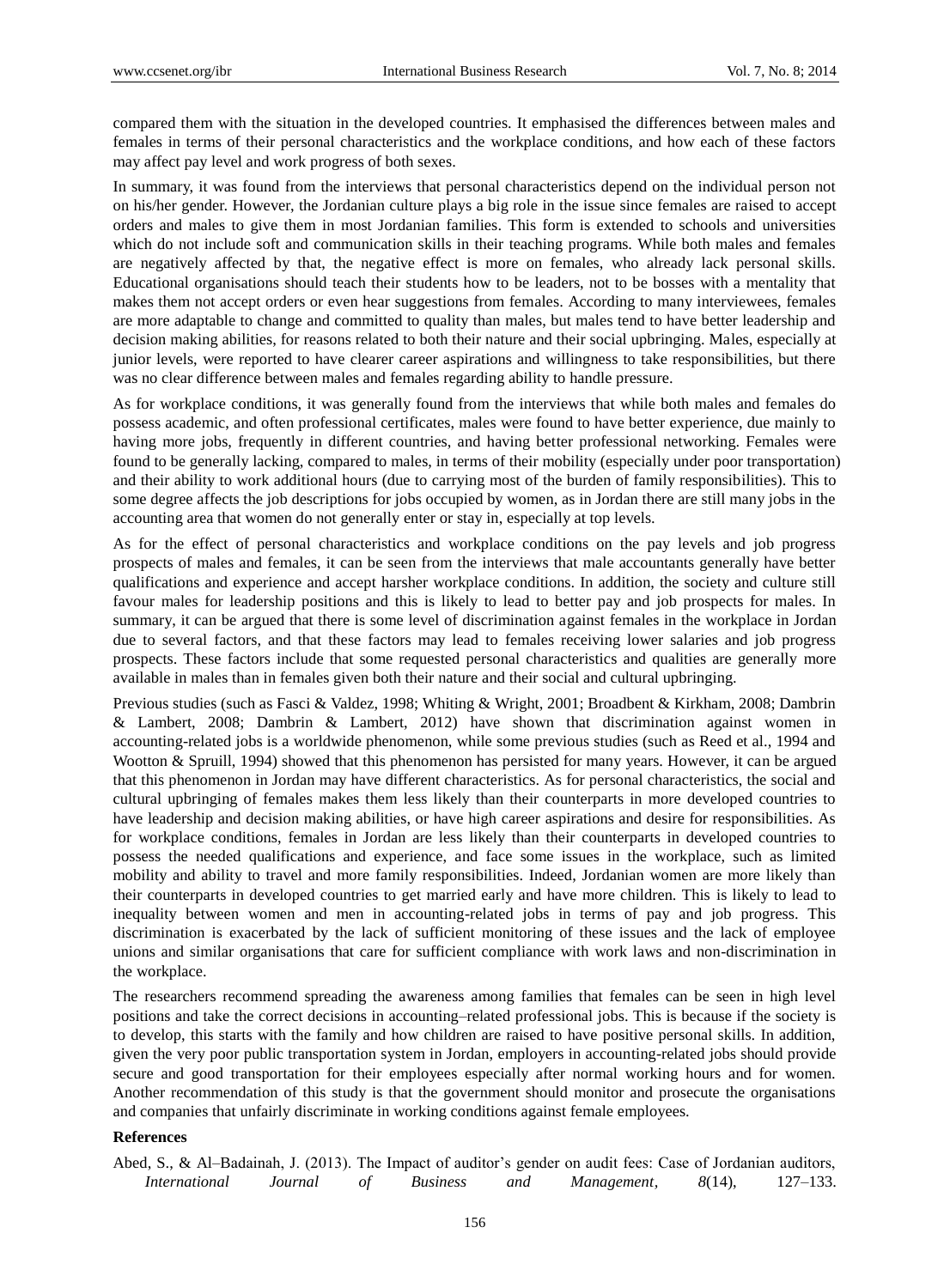http://dx.doi.org/10.5539/ijbm.v8n14p127

- Ahrens, T., & Chapman, C. S. (2006). Doing qualitative field research in management accounting: Positioning data to contribute to theory. *Accounting, Organizations and Society, 31*, 819–841. http://dx.doi.org/10.1016/j.aos.2006.03.007
- Ahrens, T., & Dent, J. (1998). Accounting and organizations: Realizing the richness of field research. *Journal of Management Accounting Research, 10,* 1–39.
- Barker, P. C., & Monks, K. (1998). Irish women accountants and career progression: A research note. *Accounting, Organizations and Society, 23*(8), 813–823. http://dx.doi.org/10.1016/S0361-3682(98)00009-9
- Bernardi, R. A. (1998). The implications of lifestyle preference on a public accounting career: An exploratory study. *Critical Perspectives on Accounting, 9*, 335–351. http://dx.doi.org/10.1006/cpac.1997.0190
- Brennan, N., & Nolan, P. (1998). Employment and remuneration of Irish chartered accountants: Evidence of gender differences. *European Accounting Review, 7*(2), 237–255. http://dx.doi.org/10.1080/096381898336466
- Broadbent, J., & Kirkham, L. (2008). Glass ceilings, glass cliffs or new worlds? Revisiting gender and accounting. *Accounting, Auditing and Accountability Journal, 21*(4), 465–473. http://dx.doi.org/0.1108/09513570810872888
- Collins, K. (1993). Stress and departures from the public accounting professional: A study of gender differences. *Accounting Horizons, 7*(1), 29–38.
- Dambrin, C., & Lambert, C. (2008). Mothering or auditing: The case of two Big Four in France. *Accounting, Auditing and Accountability Journal, 21*(4), 474–506. http://dx.doi.org/10.1108/09513570810872897
- Dambrin, C., & Lambert, C. (2012). Who is she and who are we? A reflexive journey in research into the rarity of women in the highest ranks of accountancy. *Critical Perspectives on Accounting, 23*, 1–16. http://dx.doi.org/10.1016/j.cpa.2011.06.006
- Davidson, R. A., & Dalby, J. T. (1993). Personality profile of female public accountants. *Accounting, Auditing and Accountability Journal, 6*(2), 81–97. http://dx.doi.org/10.1108/09513579310036396
- Eitzen, D. S., Zinn, M. B., & Smith, K. E. (2010). *Social problems* (12th ed.). Pearson Education.
- Ericksson, P., & Kovalainen, A. (2008). *Qualitative methods in business research*. Sage Publications. http://dx.doi.org/10.4135/9780857028044
- Fasci, M. A., & Valdez, J. (1998). A performance contrast of male- and female-owned small accounting practices*. Journal of Small Business Management*, July, 1–7.
- Fogarty, T. (1996). Gender differences in the perception of the work environment within large international accounting firms. *Managerial Auditing Journal, 11*(2), 10–19. http://dx.doi.org/10.1108/02686909610107924
- French, S., & Meredith, V. (1994). Women in public accounting: Growth and advancement. *Critical Perspectives on Accounting, 5*(3), 227–241. http://dx.doi.org/10.1006/cpac.1994.1013
- Glense, C. (2011). *Becoming qualitative researchers: An introduction* (4th ed.). Pearson Education Inc, Boston, MA, USA.
- Komori, K. (2008). Towards the feminization of accounting practice: Lessons from the experiences of Japanese women in the accounting profession. *Accounting, Auditing and Accountability Journal, 21*(4), 507–538. http://dx.doi.org/10.1108/09513570810872905
- Kornberger, M., Carter, C., & Ross-Smith, A. (2010). Changing gender domination in a Big Four accounting firm: Flexibility, performance and client service in practice. *Accounting, Organizations and Society, 35*, 775–791. http://dx.doi.org/10.1016/j.aos.2010.09.005
- Kumar, K. S. (2010). Gender imbalance in accounting profession: Evidence from Botswana. *The IUP Journal of Accounting Research and Audit Practices, 9*(4), 42–53.
- Lord, B., & Robb, A. (2010). Women students and staff in accountancy: The Canterbury tales. *Accounting History, 15*(4), 529–558. http://dx.doi.org/ 10.1177/1032373210372956
- Peebles, D., Darwazeh, N., Ghosheh, H., & Sabbagh, A. (2007). *Factors affecting women's participation in the private sector in Jordan*. National Center for Human Resources Development, Canadian International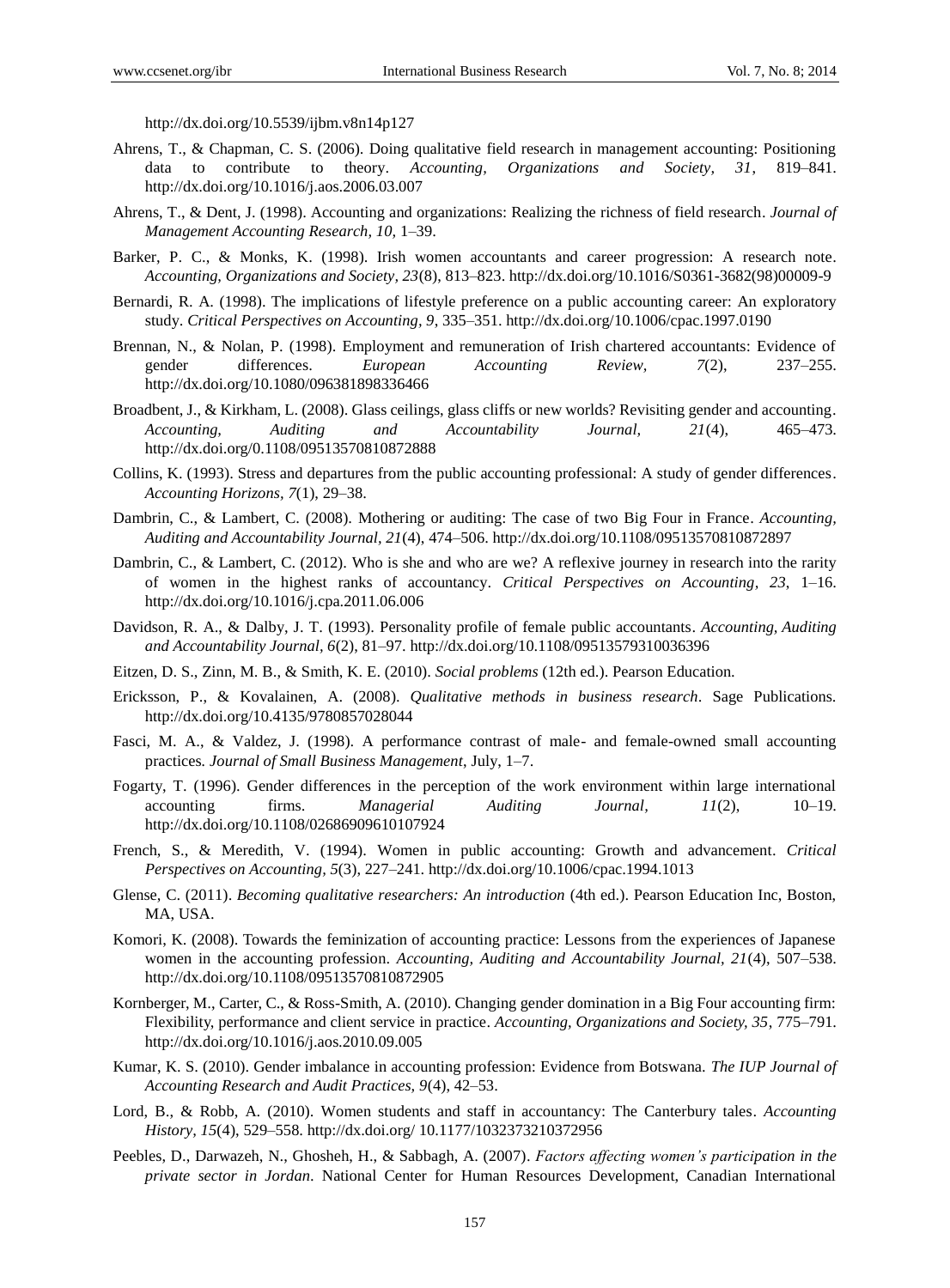Development Agency, Canada.

- Reed, S. A., Kratchman, S. H., & Strawser, R. H. (1994). Job satisfaction, organizational commitment and turnover intentions of United States accountants: The impact of locus of control and gender**.** *Accounting, Auditing and Accountability Journal, 7*(1), 31–58. http://dx.doi.org/10.1108/09513579410050371
- Vaivio, J. (2008). Qualitative management accounting research: Rationale, pitfalls and potential. *Qualitative Research in Accounting and Management, 5*(1), 64–86. http://dx.doi.org/10.1108/11766090810856787
- Volpe, E. H., & Murphy, W. M. (2011). Married professional women's career exit: Integrating identity and social networks. *Gender in Management: An International Journal, 26*, 57–83. http://dx.doi.org/10.1108/17542411111109318
- Whiting, R. H., & Wright, C. (2001). Explaining gender inequity in the New Zealand accounting profession. *British Accounting Review, 33,* 191–222. http://dx.doi.org/10.1006/bare.2001.0161
- Wootton, C. W., & Spruill, W. G. (1994). The role of women in major public accounting firms in the United States during World War II. *Business and Economic History, 23*(1), 241–252.
- Yeganeh, H., & May, D. (2011). Cultural values and gender gap: A cross-national analysis. *Gender in Management: An International Journal, 26*(2), 106–121. http://dx.doi.org/0.1108/17542411111116536
- Zubaidi, F. R., Al-sammerai, N. S. M., & Ahmad, F. (2011). An overview on Women's leadership issues in Jordan. *Journal of Politics and Law, 4*(2), 67–73. http://dx.doi.org/10.5539/jpl.v4n2p67

#### **Appendix**

Appendix A. Interview questions

#### **Differences between male and female accountants in Jordan regarding personal characteristics:**

- a) May you compare between male and female accountants and auditors in Jordan regarding their **decisiveness in decision making**? Compared to the situation in developed countries, does the Jordanian environment and culture affect your views regarding women in accounting positions.
- b) May you compare between male and female accountants and auditors in Jordan regarding their **leadership ability**? Compared to the situation in developed countries, does the Jordanian environment and culture affect your views regarding women in accounting positions.
- c) May you compare between male and female accountants and auditors in Jordan regarding their **career aspirations and desire for responsibility**? Compared to the situation in developed countries, does the Jordanian environment and culture affect your views regarding women in accounting positions.
- d) May you compare between male and female accountants and auditors in Jordan regarding their **ability to handle pressure and high volume workloads**? Compared to the situation in developed countries, does the Jordanian environment and culture affect your views regarding women in accounting positions.
- e) May you compare between male and female accountants and auditors in Jordan regarding their **adaptation to change**? Compared to the situation in developed countries, does the Jordanian environment and culture affect your views regarding women in accounting positions.
- f) May you compare between male and female accountants and auditors in Jordan regarding their **commitment to quality**? Compared to the situation in developed countries, does the Jordanian environment and culture affect your views regarding women in accounting positions.

#### **Differences between male and female accountants in Jordan regarding workplace conditions:**

- a) May you compare between male and female accountants and auditors in Jordan regarding their **competitiveness in qualifications**? Compared to the situation in developed countries, does the Jordanian environment and culture affect your views regarding women in accounting positions.
- b) May you compare between male and female accountants and auditors in Jordan regarding their **competitiveness in work experience**? Compared to the situation in developed countries, does the Jordanian environment and culture affect your views regarding women in accounting positions.
- c) May you compare between male and female accountants and auditors in Jordan regarding their **number of working hours (including working during vacation)**? Compared to the situation in developed countries, does the Jordanian environment and culture affect your views regarding women in accounting positions.